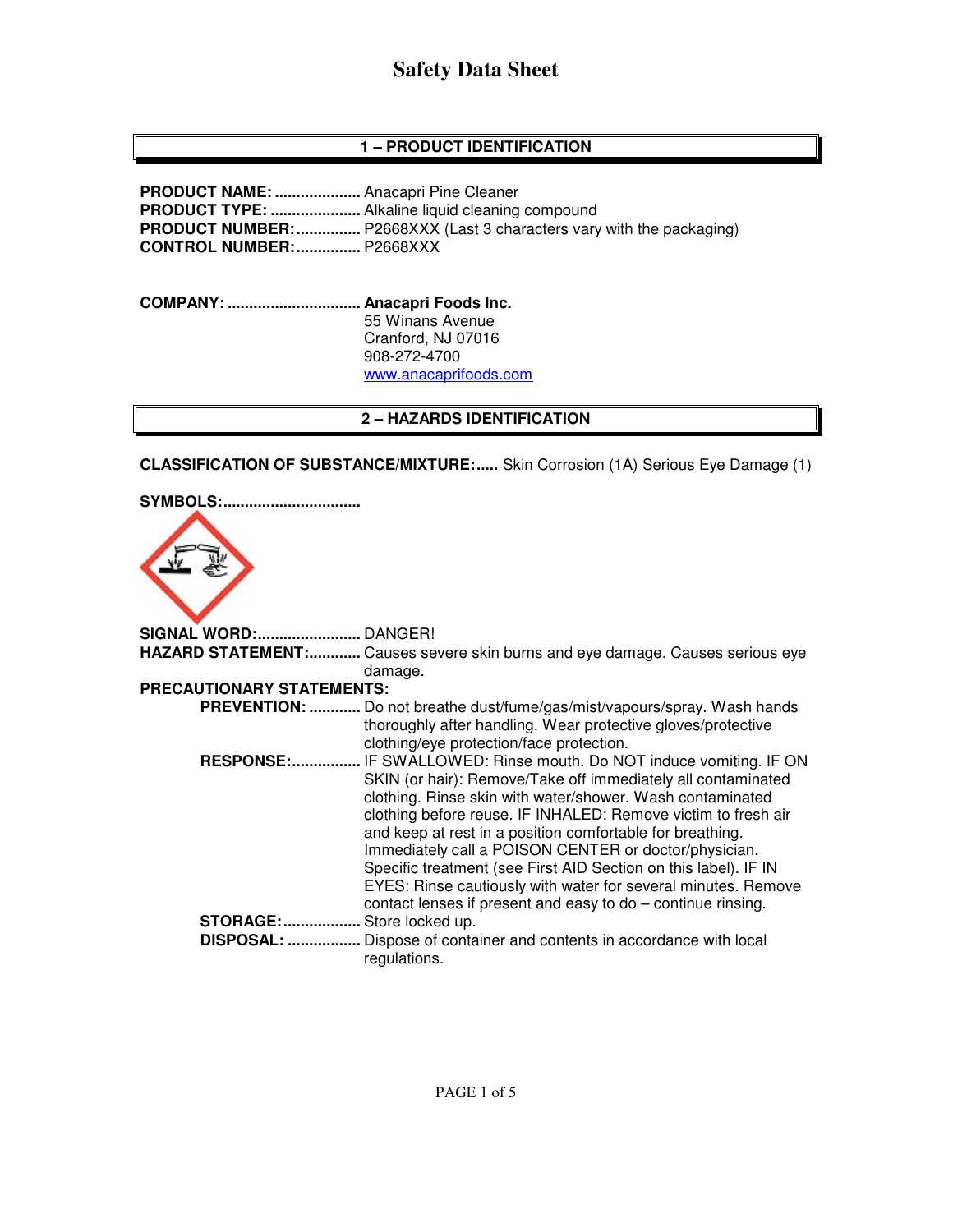### **3 – COMPOSITION / INFORMATION ON INGREDIENTS**

**INGREDIENT C.A.S. NUMBER** Isopropyl Alcohol 67-63-0<br>
Internal Codium Metasilicate 6834-92-0 Sodium Metasilicate

Water 7732-18-5<br>1732-18-5 opyl Alcohol 1990 1991 1992 1994 1995

Percentages of ingredients are being withheld as trade secret information. This information will be disclosed as necessary to authorized individuals

#### **4 – FIRST-AID MEASURES**

|                | <b>BREATHING (INHALATION):</b> If victim shows signs of discomfort or irritation, remove to fresh<br>air. If symptoms persist, get immediate medical attention.                                                              |
|----------------|------------------------------------------------------------------------------------------------------------------------------------------------------------------------------------------------------------------------------|
|                | SWALLOWING (INGESTION): . DO NOT INDUCE VOMITING! Drink a large quantity of water or<br>milk. Do not attempt to give liquids to an unconscious person.<br>Get immediate medical attention!                                   |
| EYES:          | Flush eyes with a large quantity of fresh water for at least 15<br>minutes. Apply ice compresses and GET IMMEDIATE<br>EMERGENCY MEDICAL ATTENTION by an eye specialist. It                                                   |
| SKIN (DERMAL): | may be necessary to take victim to a hospital emergency room.<br>Flush from skin and clothing with large amounts of fresh water. If<br>irritation persists, consult physician. Wash contaminated clothing<br>before wearing. |

#### **5 – FIRE-FIGHTING MEASURES**

|                                                        | <b>EXTINGUISHING MEDIA:</b> This product is non-flammable. Use extinguishing media suitable |  |  |
|--------------------------------------------------------|---------------------------------------------------------------------------------------------|--|--|
|                                                        | for materials already burning.                                                              |  |  |
|                                                        | <b>SPECIAL FIRE FIGHTING PROCEDURES: Firefighters working in areas where this</b>           |  |  |
|                                                        | product is present should be equipped with an approved, fully                               |  |  |
|                                                        | enclosed SCBA.                                                                              |  |  |
| <b>UNUSUAL FIRE AND EXPLOSION HAZARDS:</b> None known. |                                                                                             |  |  |

#### **6 – ACCIDENTAL RELEASE MEASURES**

| <b>SPILL PROCEDURES: </b> Dike to prevent spillage into streams or sewer systems. Consult |  |
|-------------------------------------------------------------------------------------------|--|
| local, state and federal authorities.                                                     |  |
| <b>WASTE DISPOSAL:  As recommended by local, state and federal authorities.</b>           |  |

### **7 – HANDLING and STORAGE**

**STORAGE: ................................** Store in a cool, well ventilated area. Avoid overheating or freezing.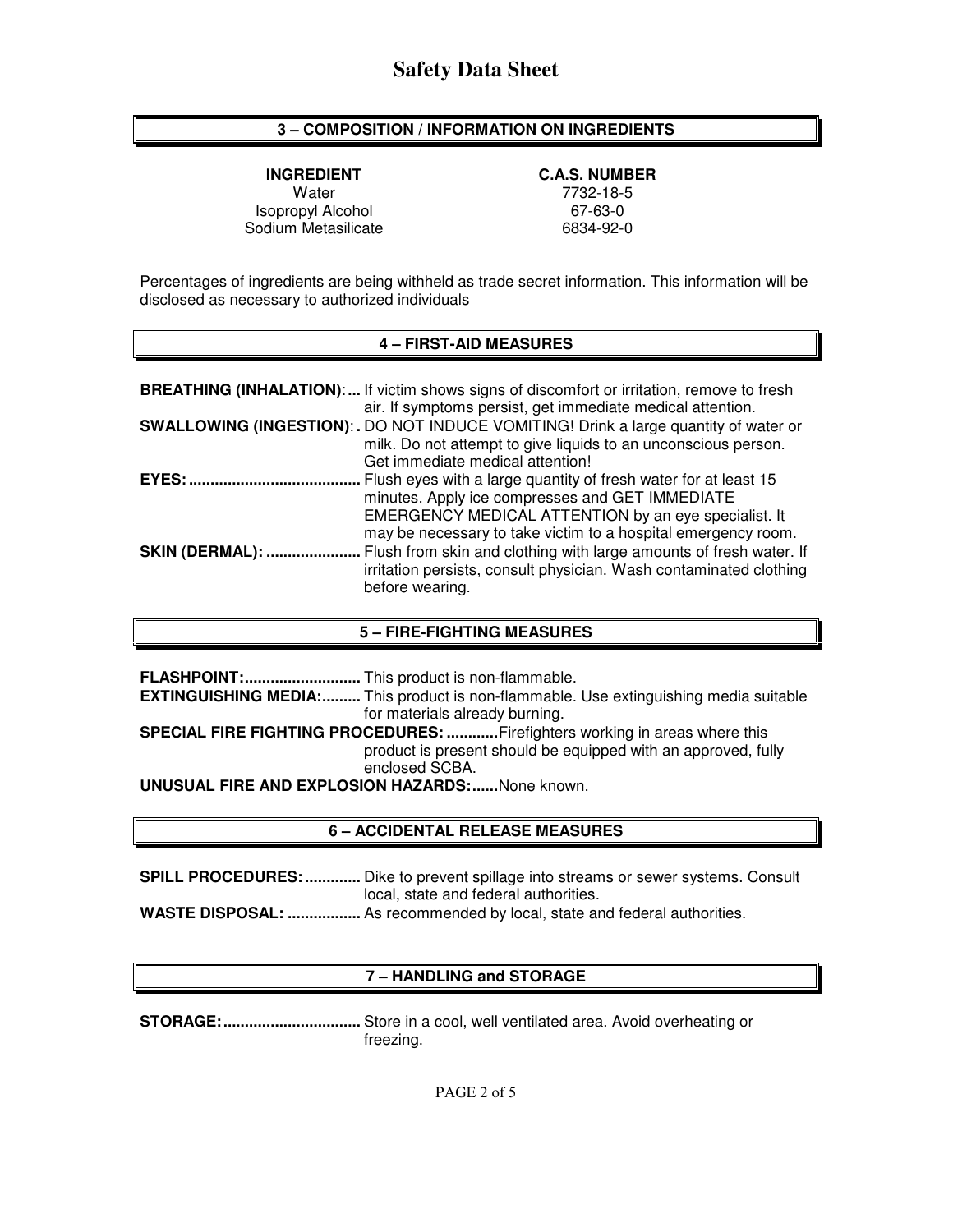**HANDLING: ...............................** Under normal use according to label instructions, special protection should not be necessary. Wear eye protection if product is likely to splash. Do not place this product in an unmarked container! Keep away from children! Spilled material is slippery.

### **8 – EXPOSURE CONTROLS / PERSONAL PROTECTION**

**RESPIRATORY PROTECTION:** Not usually needed in well-ventilated areas. If needed, use a NIOSH approved respirator.

**PROTECTIVE CLOTHING:.......** Nitrile or PVC gloves, and chemical splash goggles. **ADDITIONAL MEASURES: ......** Under normal use according to label instructions, special protection should not be necessary. Wear eye protection if product is likely to splash. Do not place this product in an unmarked container! Keep away from children! Spilled material is slippery.

| <b>INGREDIENT</b>        | <b>C.A.S. NUMBER</b> | <b>PEL</b>            |
|--------------------------|----------------------|-----------------------|
| Water                    | 7732-18-5            | No limits established |
| <b>Isopropyl Alcohol</b> | 67-63-0              | 400 ppm, 500 ppm STEL |
| Sodium Metasilicate      | 6834-92-0            | No limit established  |
|                          |                      |                       |

### **9 – PHYSICAL / CHEMICAL PROPERITES**

**APPEARANCE & ODOR: .........** Transparent yellow-green liquid, pine scented.

| <b>ODOR THRESHOLD:  N/A</b>                      |  |
|--------------------------------------------------|--|
|                                                  |  |
| MELTING POINT:  210 degrees F.                   |  |
| <b>FREEZING POINT:  N/A</b>                      |  |
| <b>BOILING POINT: 210 degrees F.</b>             |  |
| <b>BOILING POINT RANGE: N/A</b>                  |  |
| FLASHPOINT: This product is non-flammable.       |  |
| EVAPORATION RATE: N/A                            |  |
| FLAMMABILITY (solid/gas): N/A                    |  |
| EXPLOSION LIMITS:  N/A                           |  |
| VAPOR PRESSURE:  N/A                             |  |
| VAPOR DENSITY (AIR=1): Greater than 1.           |  |
| <b>SPECIFIC GRAVITY:  1.01</b>                   |  |
| <b>SOLUBILITY IN WATER:  Completely soluble.</b> |  |
| <b>PARTITION COEFFICIENT:  N/A</b>               |  |
|                                                  |  |
|                                                  |  |
| VISCOSITY:  Water thin                           |  |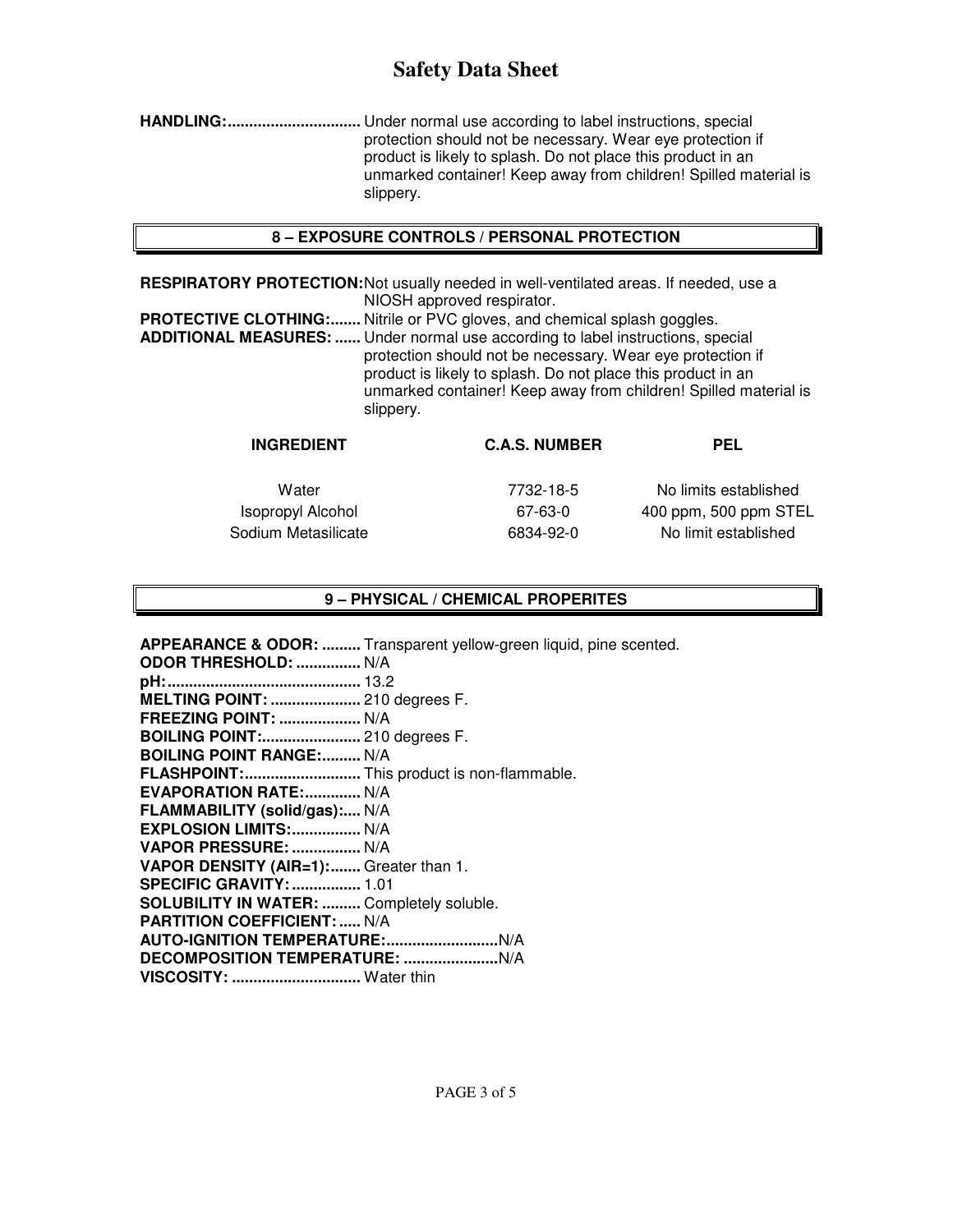# **10 – STABILITY and REACTIVITY**

**STABILITY: ...............................** Stable under normal conditions. **HAZARDOUS DECOMP.: .........** This product not known to polymerize. **INCOMPATIBILITY: ..................** Do not mix with acids or other detergents.

### **11 – TOXICOLOGICAL INFORMATION**

**ROUTE(S) OF ENTRY: .............** Ingestion. Not likely to be inhaled in dangerous amounts. **LISTED CARCINOGEN: ...........** None over 0.1%. Not listed by IARC, NTP or OSHA. **MEDICAL CONDITION AGGRAVATED: ..................** May aggravate pre-existing dermatitis. **INHALATION: ............................** Not likely to be inhaled in hazardous amounts. Maintain adequate ventilation in the work area. **INGESTION: ..............................** This material can cause irritation or damage to stomach and esophagus. **EYES: ........................................** Undiluted product will cause burns or eye irritation, or possibly blindness. **SKIN (DERMAL): ......................** This product may cause burns or irritation if not removed from the skin. Chronic overexposure may cause injury to blood, liver & kidneys. **ACUTE TOXICITY\* (ORAL):…… .............................** >5000 mg/kg **ACUTE TOXICITY\* (DERMAL):.. .............................** >5000 mg/kg **ACUTE TOXCITY\* (INHALATION):................................>20,000 ppm V (Gas), >20 mg/l (Vapor), >5** mg/l (Dust)

**\***Determined using the additivity formula for mixtures (GHS Purple Book, 3.1.3.6)

#### **12 – ECOLOGICAL INFORMATION**

#### **ENVIRONMENTAL FATE AND DISTRIBUTION:** N/A

#### **13 –DISPOSAL CONSIDERATIONS**

**WASTE DISPOSAL: .................** As recommended by local, state and federal authorities.

## **14 – TRANSPORTATION INFORMATION**

PROPER SHIPPING NAME:..... Not D.O.T. regulated. **HAZARD CLASS:...................... UN/NA NUMBER: ..................... PACKAGING GROUP :.............** 

#### **15 - REGULATIONS**

Contents of this MSDS comply with the OSHA Hazard Communication Standard 29CFR 1910.1200